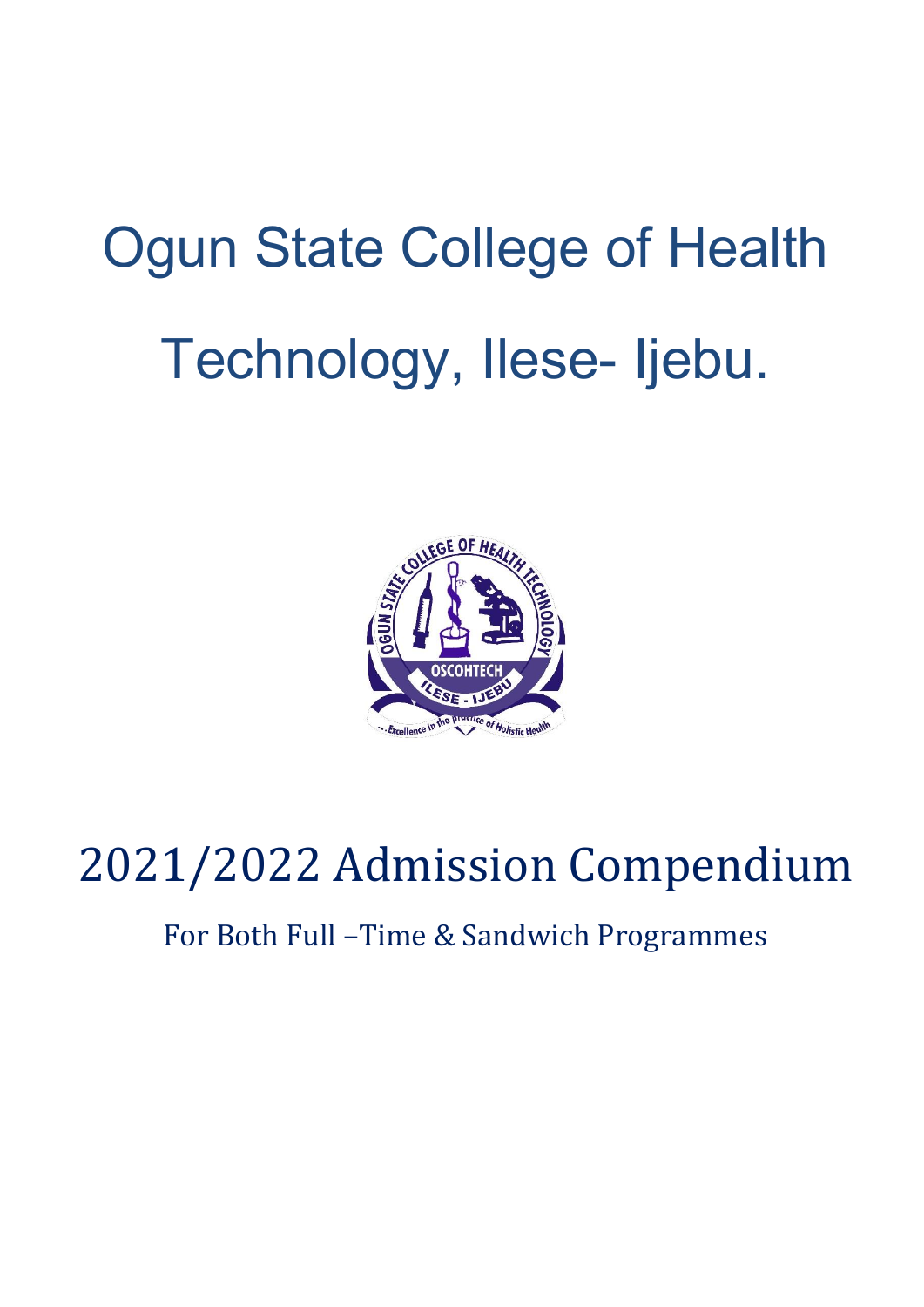#### **GENERAL INFORMATION**

The Ogun State College of Health Technology, Ilese-Ijebu was established on 28th September, 1976 mainly to train middle—level manpower for the delivery of primary health care. Thus, becoming the first post-secondary educational institution in the State.

In April 2006, the Governor of the State consequent upon the passage of a bill establishing the College by the State House of Assembly graciously assented the bill into law. Thus, upgrading the College to a full Polytechnic status. The College programmes/courses are regulated by both National Board for Technical Education (NBTE) as well as various professional health Boards/Councils which makes our training unique and holistic. The College had since been graduating top quality middle and senior level manpower for the delivery of health care service in Ogun State particularly and Nigeria as a whole.

The College programmes/courses are at Certificate, Diploma, National Diploma (ND) and Higher National Diploma (HND) levels with emphasis on primary health and other health related areas.

You are welcome to a world of excellence in the promotion of holistic Health.

N.B.: *The College has a zero-tolerance policy for examination malpractice, cultism and any unfounded behaviours. Culprits will be punished in line with the College Regulations.*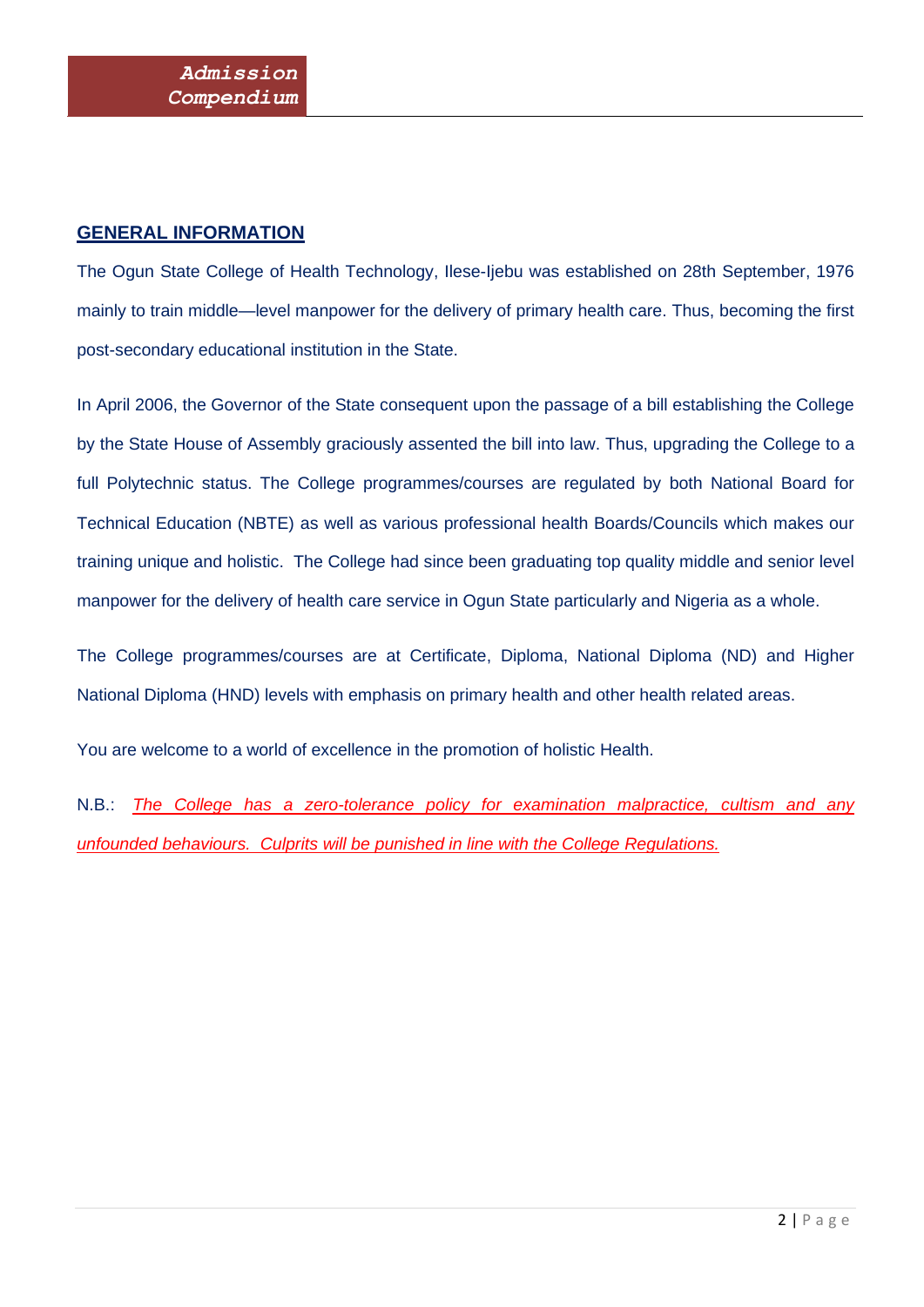#### **GENERAL ADMISSION REQUIREMENTS**

- 1. The admission requirements for any of our National Diploma (ND) Programme is a minimum of five (5) credits O/level passes, in English Language, Mathematics, Chemistry, Physics and Biology obtain in WAEC/NECO or NABTEB at not more than two (2) sittings. However, all applicants for National Diploma (ND) programmes should also endeavour to obtain the current JAMB form. **Note:** JAMB is compulsory for all National Diploma (ND) programmes
- 2. Applicant into College Certificate, Diploma/Technician programmes who wishes to advance to Higher National Diploma (HND) programme in future are advised to write this year's JAMB examination as JAMB has proscribe regularisation of admission.
- 3. Details of each programme requirements are explicitly stated on pages  $4 9$ . Applicants are advised to carefully read the requirements before making their application as error in the choice of course by applicant will not be tolerated.
- 4. Applicant awaiting result(s) are free to apply. Such applicant should indicate AR in the column for O/Level Result(s) on the Application Form. However, the O/Level Result(s) being awaited must be ready before admission exercise as no student would be considered for admission without complete O/Level Result(s) (i.e as stated against the choice course of study).
- 5. The requirements for admission into Higher National Diploma (HND) programmes includes; National Diploma (ND) not lower than Lower Credit in relevant course/programme in addition to the Good O/Level requirements stated in (1) above.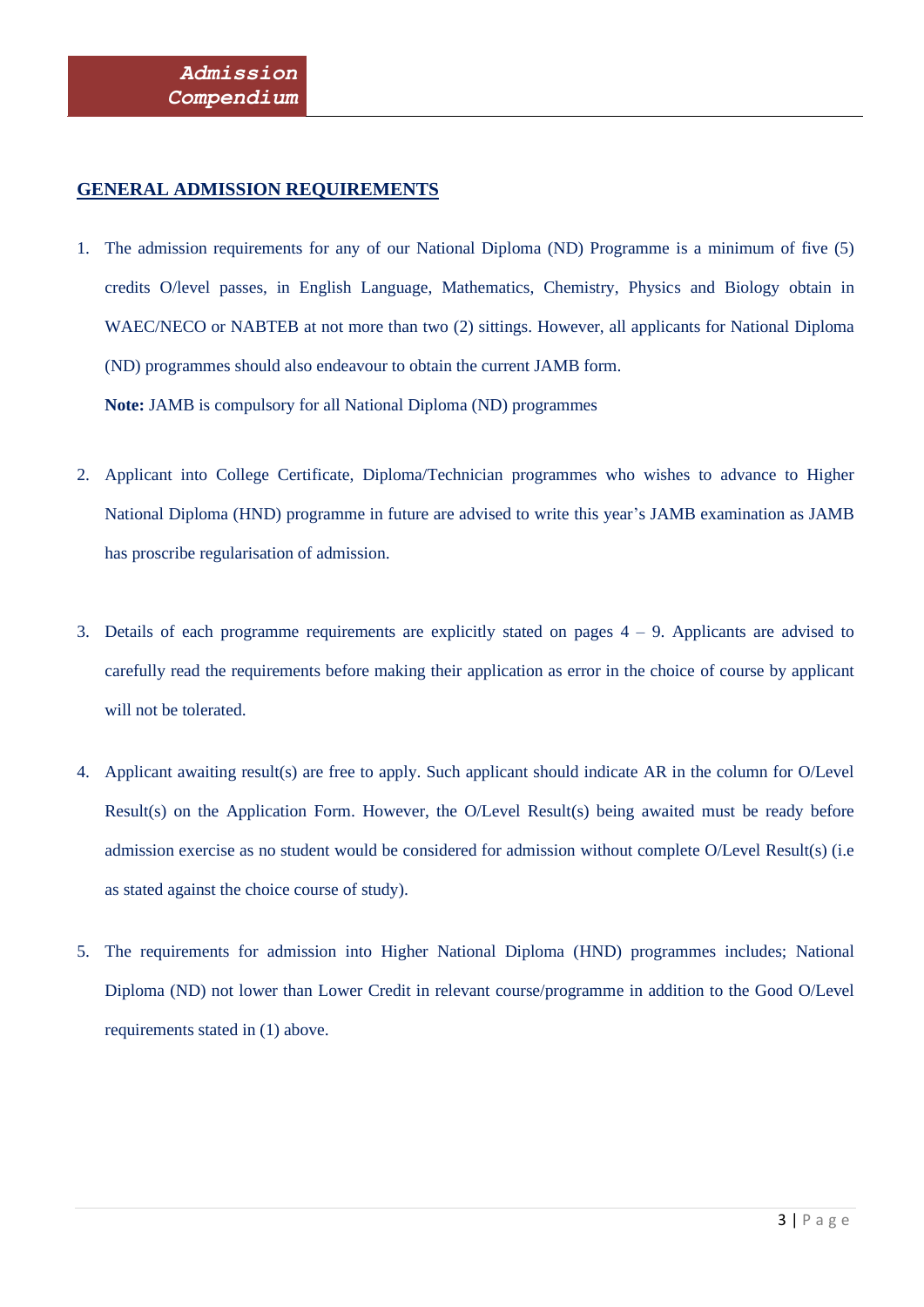### **Schools / Programmes**

#### **SCHOOL OF ENVIRONMENTAL AND PUBLIC HEALTH SCIENCE**

| S.NO           | <b>COURSE</b>                                                                                                                                                                                                              | <b>DURATION</b> | <b>REQUIREMENTS</b>                                                                                                                                                                                                                                                                                                    |
|----------------|----------------------------------------------------------------------------------------------------------------------------------------------------------------------------------------------------------------------------|-----------------|------------------------------------------------------------------------------------------------------------------------------------------------------------------------------------------------------------------------------------------------------------------------------------------------------------------------|
| $\mathbf{1}$   | <b>ENVIRONMENTAL</b><br><b>HEALTH</b><br><b>TECHNICIAN</b>                                                                                                                                                                 | 3 Years         | Five Passes which must include (3) Credit<br>Passes in any of the following subject, English<br>Biology,<br>Language,<br>Health<br>Science.<br>Geography, Physics, Chemistry, Agricultural<br>Science, Technical Drawing and any other<br>subject, Mathematics would be an added<br>advantage.                         |
| $\overline{2}$ | NATIONAL DIPLOMA (ND) in<br><b>Environmental Health Technology</b>                                                                                                                                                         | 2 Years         | Five (5) 'O' Level Credits in WAEC, NECO or<br>NABTEB in English Language, Mathematics,<br>Biology, Chemistry and Physics at not more<br>than two (2) sittings.                                                                                                                                                        |
| 3              | HIGHER NATIONAL DIPLOMA<br>(HND) in Environmental Health<br>Technology                                                                                                                                                     | 2 Years         | Holders of Good National Diploma (ND) in<br>Environmental Health Technology with at least<br>Lower Credit. In addition to the five $(5)$ 'O'<br>Level Credits in WAEC, NECO or NABTEB<br>in English Language, Mathematics, Biology,<br><b>Chemistry and Physics</b>                                                    |
| $\overline{4}$ | PUBLIC HEALTH<br><b>NURSING</b><br><b>PROGRAMME</b><br>Leading to the award of Higher<br>National Diploma by National<br>Board of Technical Education<br>(NBTE) and West Africa Health<br><b>Examination Board (WAHEB)</b> | 2 Years         | Registered Nursing Certificate (RN) or General<br>Nursing Certificate (GN), Plus any other<br>Nursing Certificates. In addition, Five (5) 'O'<br>Level Credits in WAEC, NECO in English<br>Language, Biology, Physics, Mathematics,<br>Chemistry and any other relevant subjects at<br>not more than two (2) sittings. |
| 5              | PUBLIC HEALTH NURSING<br>PROGRAMME (CONVERSION)<br>Leading to the award of Higher<br>National Diploma by National<br>Board of Technical Education<br>(NBTE) and West Africa Health<br><b>Examination Board (WAHEB)</b>     | 1 Year          | Holder of Bachelor in Nursing Science<br>(BNSC) with Registered Nursing Certificate<br>(RN). In addition, five (5) 'O' Level Credits in<br>WAEC, NECO in English Language, Biology,<br>Physics, Mathematics, Chemistry and any<br>other relevant subjects at not more than two (2)<br>sittings.                        |
| 6              | <b>DIPLOMA IN</b><br><b>PSYCHOSOCIAL</b><br><b>REHABILITATION</b>                                                                                                                                                          | 2 Years         | Five (5) 'O' Level credit Passes in<br>Mathematics, English Language, Biology and<br>any of the following: Economics / Commerce,<br>Government, Geography at not more than two<br>sittings from SSCE/NECO/WACE                                                                                                         |
| $\overline{7}$ | <b>MEDICAL</b><br><b>DIPLOMA</b><br>$\mathbb{N}$<br><b>SOCIAL WORK</b>                                                                                                                                                     | 2 years         | 'O' Level Credit Passes in English Language,<br>Mathematics and any other two (2) subjects in<br>Science, Social Science or Humanities at not<br>more than two $(2)$ sittings.                                                                                                                                         |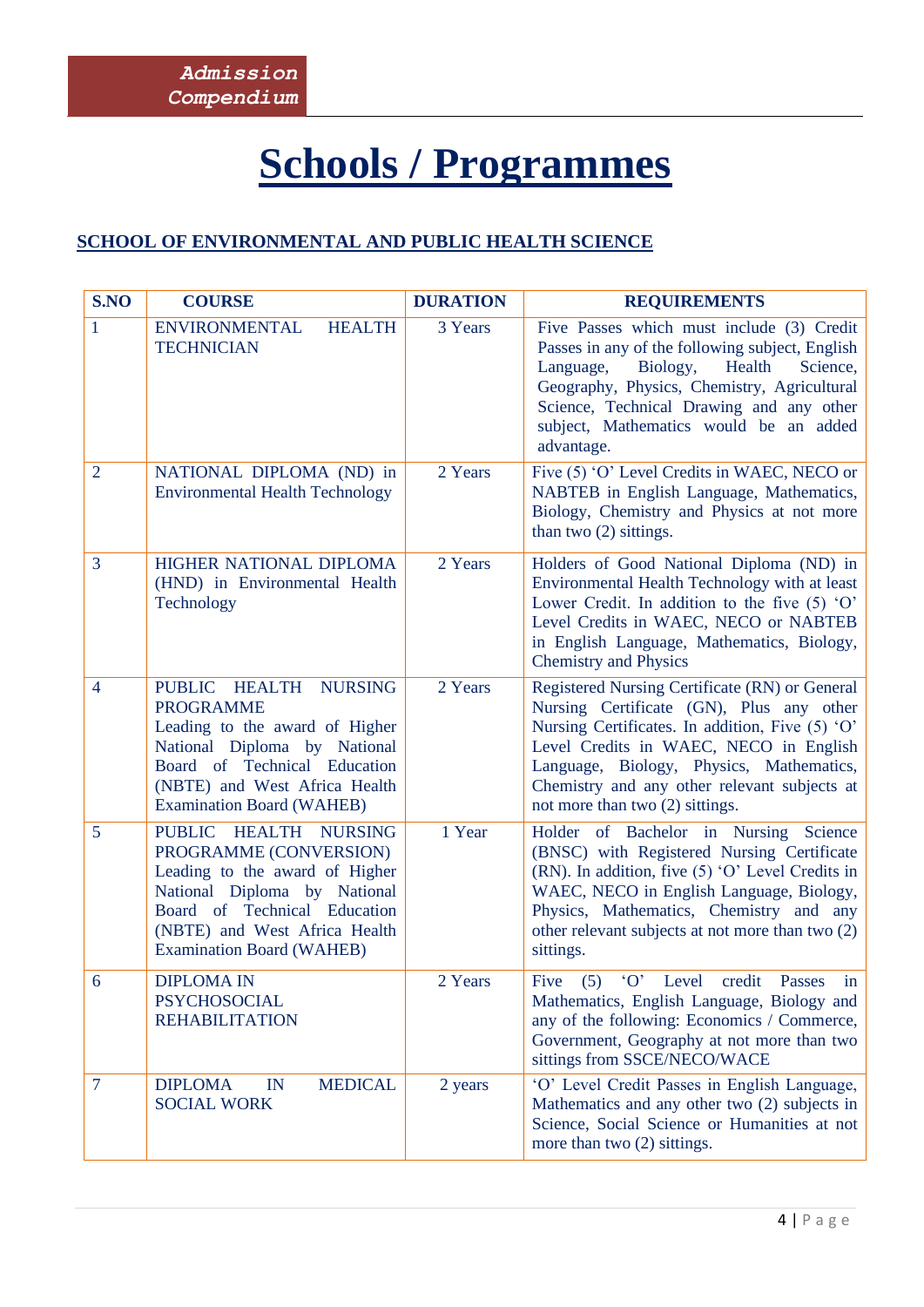#### **SCHOOL OF HEALTH SCIENCE AND TECHNOLOGY**

| S.NO           | <b>COURSE</b>                                                                                                                              | <b>DURATION</b> | <b>REQUIREMENTS</b>                                                                                                                                                                                                                                                                                                                                                                                                                                                                                                                                               |
|----------------|--------------------------------------------------------------------------------------------------------------------------------------------|-----------------|-------------------------------------------------------------------------------------------------------------------------------------------------------------------------------------------------------------------------------------------------------------------------------------------------------------------------------------------------------------------------------------------------------------------------------------------------------------------------------------------------------------------------------------------------------------------|
| $\mathbf{1}$   | <b>DIPLOMA</b><br>IN<br><b>DENTAL</b><br><b>SURGERY TECHNIIQUES</b><br>(Leading to the award of Diploma<br>for Dental Surgery Technicians) | 3 Years         | Five (5) 'O' Level Credits in English<br>Mathematics,<br>Language,<br>Biology,<br>Chemistry and Physic from WAEC, NECO<br>or NABTEB at not more than two (2)<br>sittings.                                                                                                                                                                                                                                                                                                                                                                                         |
| $\overline{2}$ | NATIONAL DIPLOMA (ND) IN<br>DENTAL TECHNOLOGY                                                                                              | 2 Years         | Five (5) 'O' Level Credits in English<br>Mathematics,<br>Language,<br>Biology,<br>Chemistry and Physics from WAEC, NECO<br>or NABTEB at not more than two (2)<br>sittings.                                                                                                                                                                                                                                                                                                                                                                                        |
| $\overline{3}$ | NATIONAL DIPLOMA (ND) IN<br><b>DENTAL THERAPY</b>                                                                                          | 2 Years         | Five (5) 'O' Level Credits in English<br>Mathematics,<br>Language,<br>Biology,<br>Chemistry and Physics from WAEC, NECO<br>or NABTEB in not more than two (2)<br>sittings.<br>Direct Entry to NDII<br>Holders of Diploma in Dental Surgery<br>Technicians with at least<br>(i) Lower Credit in addition Five $(5)$ O'<br>Level Credit in English Language,<br>Mathematics, Biology, Chemistry and<br>form<br><b>WAEC</b><br>Physics<br><b>NECO</b><br><b>or</b><br>NABTEB, is not more then (2) sittings<br>(ii) Dental Therapy Board Examination<br>Certificate. |
| $\overline{4}$ | HIGHER NATIONAL DIPLOMA<br>(HND)<br><b>DENTAL</b><br>IN<br><b>TECHNOLOGY</b>                                                               | 2 Years         | Holders of National Diploma (ND) in<br>Dental Technology with at least lower<br>credit. In addition, Five (5) 'O' Level<br>Credits in English Language, Mathematics,<br>Biology, Chemistry and Physics from<br>WAEC, NECO or NABTEB at not more<br>than two $(2)$ sittings.                                                                                                                                                                                                                                                                                       |
| $\overline{5}$ | HIGHER NATIONAL DIPLOMA<br>(HND) IN DENTAL THERAPY                                                                                         | 2 Years         | Holders of National Diploma (ND) in<br>Dental Therapy with at least lower credit. In<br>addition, Five (5) 'O' Level Credits in<br>English Language, Mathematics, Biology,<br>Chemistry and Physics from WAEC, NECO<br>or NABTEB at not more than two (2)<br>sittings.                                                                                                                                                                                                                                                                                            |
| 6              | <b>PROFESSIONAL</b><br>DIPLOMA IN<br><b>HEALTH</b><br><b>INFORMATION</b><br><b>MANAGEMENT</b><br>(HIM<br><b>TECHNICIAN PROGRAMME)</b>      | 3 Years         | Four (5) 'O' Level Credits in English<br>Mathematics<br>Language,<br>Biology,<br>and<br>Chemistry with any other subject at SSCE<br>from WAEC, NECO or NABTEB at not<br>more than two $(2)$ sittings.                                                                                                                                                                                                                                                                                                                                                             |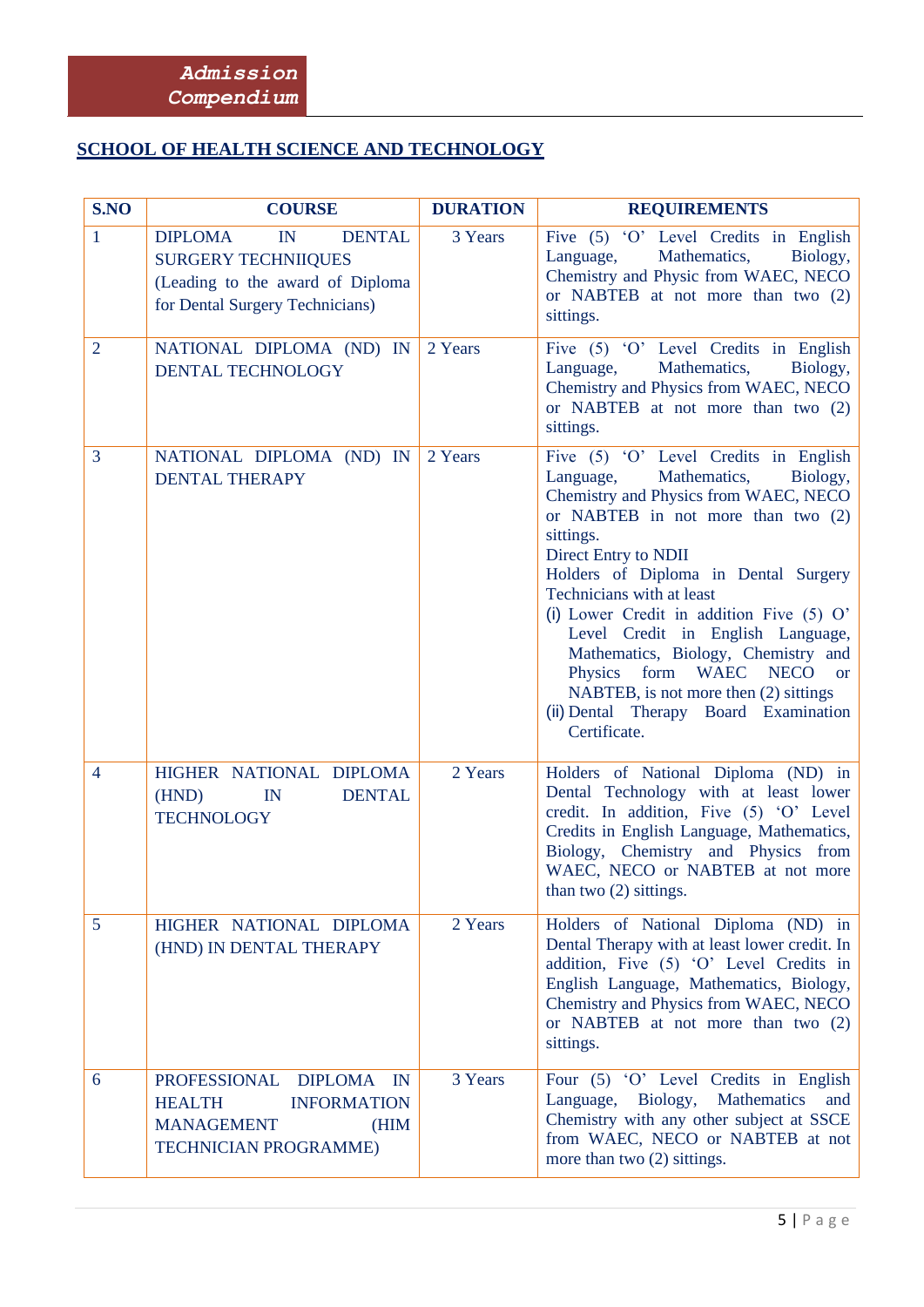#### *Admission Compendium*

| $\overline{7}$ | NATIONAL DIPLOMA (ND) IN<br><b>INFORMATION</b><br><b>HEALTH</b><br><b>MANAGEMENT</b>                 | 2 Years | Five (5) 'O' Level Credits in English<br>Language, Mathematics, Biology,<br>and<br>Chemistry with any other relevant subject at<br>SSCE from WAEC, NECO or NABTEB at<br>not more than two (2) sittings.                                                                                                                                                                                                                                                                                                                                                                                                                                                                                                                                                                                                  |
|----------------|------------------------------------------------------------------------------------------------------|---------|----------------------------------------------------------------------------------------------------------------------------------------------------------------------------------------------------------------------------------------------------------------------------------------------------------------------------------------------------------------------------------------------------------------------------------------------------------------------------------------------------------------------------------------------------------------------------------------------------------------------------------------------------------------------------------------------------------------------------------------------------------------------------------------------------------|
| 8              | HIGHER NATIONAL DIPLOMA<br><b>HEALTH</b><br>(HND)<br>$\mathbb{N}$<br>INFORMATION MANAGEMENT<br>(HIM) | 2 Years | Holders of National Diploma (ND) in<br>Information Management.<br>Health<br>In<br>addition to the five (5) 'O' Level<br>requirements as stated in 7 above.<br>In addition to the specific entry requirement<br>are;<br>(A.)<br>National<br>Diploma/Professional<br>Diploma (Technician) Certificate in<br>Health Information Management with a<br>minimum of Lower Credit.<br>Diploma/Professional<br>National<br>(B.)<br>(Technician) Professional<br>Diploma<br>License to Practice by HRORBN<br>Evidence of Completion of One<br>(C.)<br>Year Relevant Work Experience in an<br>accredited Health Institution approved<br>by the Board for National Diploma<br>Candidate Only.<br>Candidates with a Pass (2.00-2.49) at the<br>ND Level with two (2) or more year Post<br>ND Cognate Work experience. |
| 9              | DIPLOMA IN<br><b>NUTRITION</b><br>$\&$<br><b>DIETETICS</b>                                           | 2 Years | Five (5) 'O' Level Credits in English<br>Mathematics,<br>Language,<br>Biology,<br>Agricultural Science or Home Economics<br>and Chemistry from WAEC, NECO or<br>NABTEB at not more than two (2) sittings.                                                                                                                                                                                                                                                                                                                                                                                                                                                                                                                                                                                                |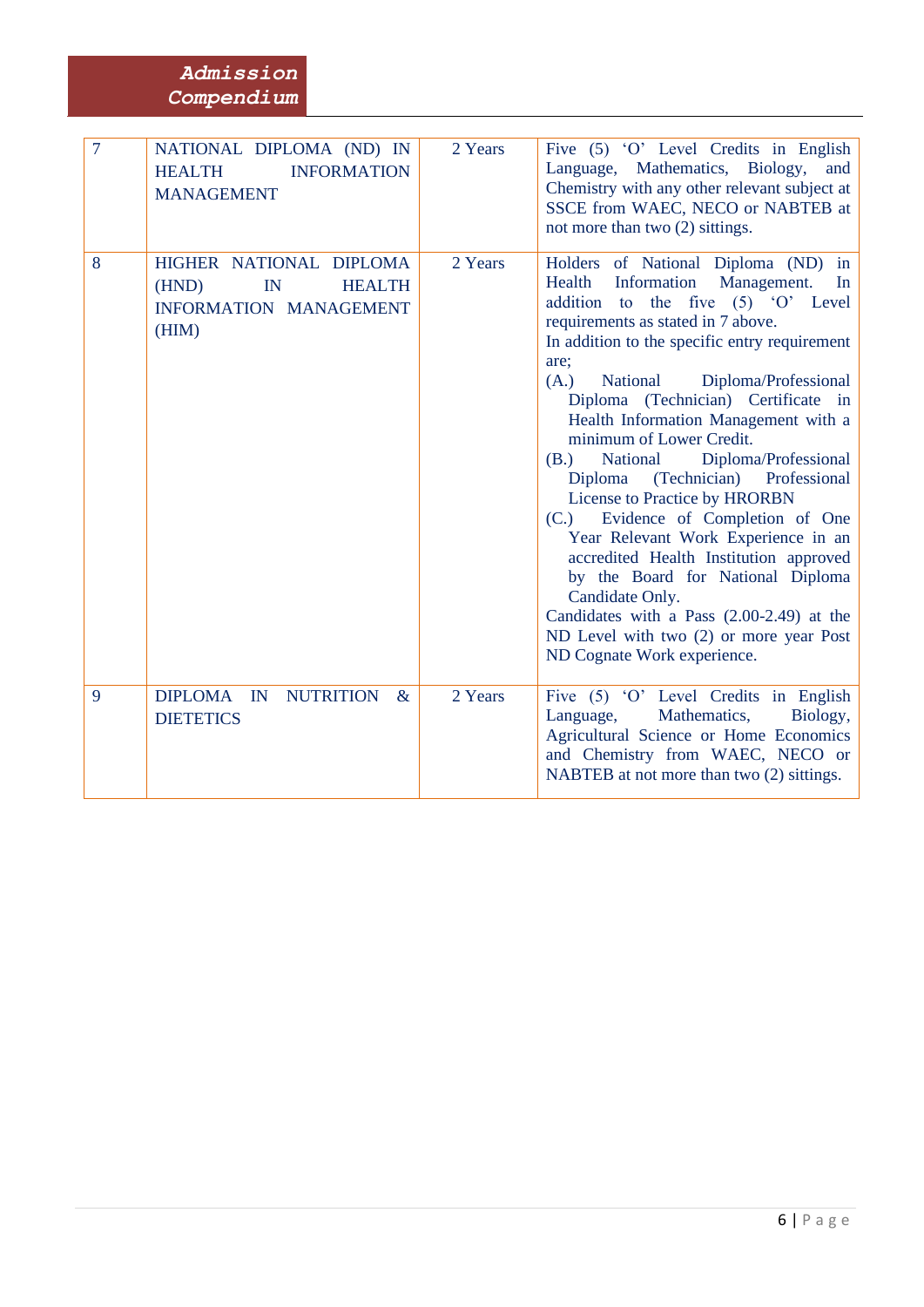#### **SCHOOL OF SPECIALISED HEALTH AND MEDICAL TECHNICIAN**

| S.NO           | <b>COURSE</b>                                                                                               | <b>DURATION</b> | <b>REQUIREMENTS</b>                                                                                                                                                                                                                                                                                                                                                                                                                                                                                                                                                                                                                                                                  |
|----------------|-------------------------------------------------------------------------------------------------------------|-----------------|--------------------------------------------------------------------------------------------------------------------------------------------------------------------------------------------------------------------------------------------------------------------------------------------------------------------------------------------------------------------------------------------------------------------------------------------------------------------------------------------------------------------------------------------------------------------------------------------------------------------------------------------------------------------------------------|
| 1              | PROFESSIONAL DIPLOMA<br><b>FOR</b><br>PHARMACY TECHNICIAN                                                   | 3 Years         | Five (5) 'O' Level Credits in English<br>Mathematics,<br>Physics,<br>Language,<br>Chemistry and Biology from<br>WAEC,<br>NECO or NABTEB at not more than two<br>(2) sittings.                                                                                                                                                                                                                                                                                                                                                                                                                                                                                                        |
| $\overline{2}$ | <b>NATIONAL</b><br><b>TECHNICIAN</b><br><b>FOR</b><br><b>MEDICAL</b><br><b>LABORATORY</b><br><b>SCIENCE</b> | 3 Years         | Five (5) 'O' Level Credits in English<br>Mathematics,<br>Chemistry,<br>Language,<br>Biology and Physic from WAEC, NECO or<br>NABTEB at not more than two (2) sittings.                                                                                                                                                                                                                                                                                                                                                                                                                                                                                                               |
| 3              | <b>JUNIOR</b><br><b>COMMUNITY</b><br><b>HEALTH</b><br>(ND)                                                  | 2 Years         | A Candidate Should Possess three (3)<br>Credits in English, Mathematics, Biology,<br>and Passed in two (2) other subjects in<br>WASCE/GCE or NECO at not more than<br>two sittings<br><b>Note:</b> NABTEB result is not acceptable by                                                                                                                                                                                                                                                                                                                                                                                                                                                |
| $\overline{4}$ | <b>COMMUNITY HEALTH (ND)</b>                                                                                | 3 Years         | Community Health Regulatory Board.<br>(A.) Holder of WASCE, SSCE, NECO or<br>GCE O/L with (5) credit at not more<br>than two sittings, which must include<br>English<br>Language,<br>Mathematics,<br>Biology, Chemistry and Physics.<br>(B.) Junior Community Heath Extension<br>Worker (JCHEW) with (2) years post<br>qualification experience in addition to<br>the above requirement mentioned and<br>Applicant must be registered with the<br>Community<br>Health<br>Practitioner<br>Registration<br><b>Board</b><br>of<br>Nigeria<br>(CHPRBN) and Possess a valid Practice<br>License.<br><b>Note:</b> NABTEB result is not acceptable by<br>Community Health Regulatory Board. |
| 5              | PROFESSIONAL DIPLOMA FOR<br>MEDICAL IMAGING PROCESSING<br><b>TECHNICIAN</b>                                 | 3 Years         | Five (5) 'O' Level Credits in English<br>Mathematics,<br>Language,<br>Chemistry,<br>Biology and Physic from WAEC, NECO or<br>NABTEB at not more than two (2) sittings.                                                                                                                                                                                                                                                                                                                                                                                                                                                                                                               |
| 6              | <b>DIPLOMA</b><br><b>WATER</b><br><b>AND</b><br>IN<br>SANITATION TECHNOLOGY                                 | 2 Years         | Five (5) 'O' Level Credits in English<br>Language, Mathematics, Chemistry and<br>any other two (2) relevant subject in<br>Physics/Geography or Biology at WAEC,<br>NECO or NABTEB at not more than two<br>(2) sittings.                                                                                                                                                                                                                                                                                                                                                                                                                                                              |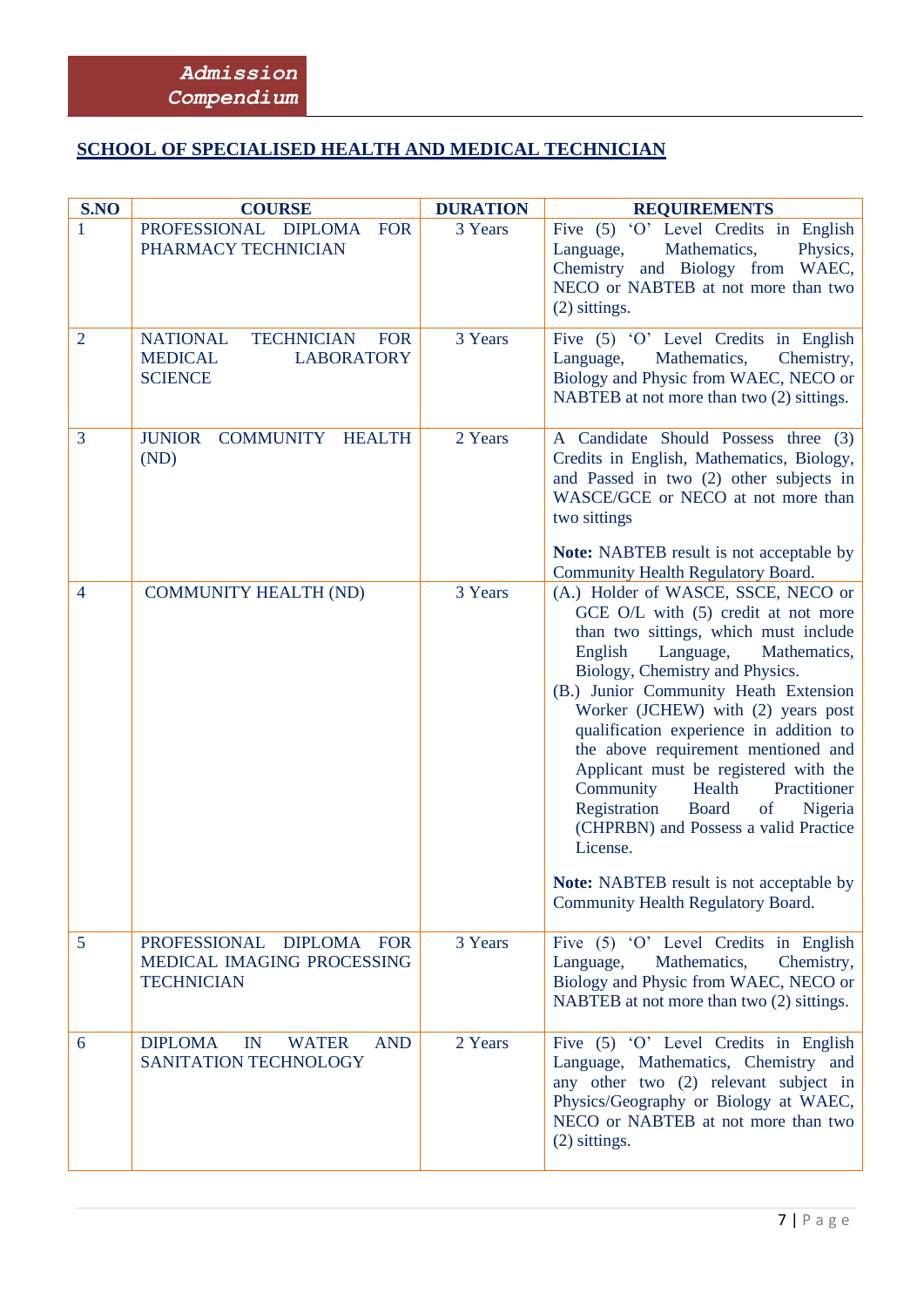#### *Admission Compendium*

| $\overline{7}$ | <b>DIPLOMA</b><br>IN<br><b>HEALTH</b><br>PROMOTION AND EDUCATION      | 2 Years                                       | Four (4) 'O' Level Credits Passes in<br>WAEC, NECO or NABTEB at not more<br>than two sittings in English Language,<br>Mathematics, Chemistry, Biology/Health<br>Science and any other one (1) Subject.                                                                                                                                                                           |
|----------------|-----------------------------------------------------------------------|-----------------------------------------------|----------------------------------------------------------------------------------------------------------------------------------------------------------------------------------------------------------------------------------------------------------------------------------------------------------------------------------------------------------------------------------|
| 8              | <b>DIPLOMA</b><br>IN<br><b>COMPUTER</b><br><b>SCIENCE</b>             | 2 Years                                       | Four (4) 'O' Level Credit Passes in English<br>Language, Mathematics, Physics and any<br>other subject at SSCE from WAEC, NECO<br>or NABTEB at not more than two (2)<br>sittings.                                                                                                                                                                                                |
| 9              | <b>DIPLOMA</b><br><b>PARAMEDIC</b><br>IN<br><b>TECHNOLOGY</b>         | 3 Years                                       | Five (5) 'O' Level Credits in English<br>Language, Mathematics, Biology, Physics<br>and Chemistry at the SSCE by WAEC,<br>NECO or NABTEB at not more than two<br>(2) sittings.                                                                                                                                                                                                   |
| 10             | <b>MEDICAL</b><br><b>OPHTHALMIC</b><br><b>ASSISTANT</b>               | 2 Years with 6<br><b>Months</b><br>Internship | Five $(5)$ 'O' Level credits in English<br>Mathematics,<br>Language,<br>Physics,<br>Chemistry and Biology and any other two<br>subjects from WAEC, NECO at not more<br>than two (2) sittings.                                                                                                                                                                                    |
| 11             | <b>HEALTH</b><br><b>ASSISTANT</b><br><b>CARE</b><br><b>PROGRAMME</b>  | 2 Years                                       | Four (4) 'O' Level Credits from WAEC,<br>NECO or NABTEB in Mathematics,<br>English Language, Biology and any other<br>two relevant Subject.                                                                                                                                                                                                                                      |
| 12             | <b>HEALTH</b><br><b>CARE</b><br><b>TECHNICIAN</b><br><b>PROGRAMME</b> | 3 Years                                       | Five (5) 'O' Level credits in English<br>Biology/Health<br>Science,<br>Language,<br>Mathematics/Further Mathematics and any<br>two of the following subjects; (Chemistry,<br>Physics, Agricultural Science,<br>Home<br>Economics/Technical<br>Drawing,<br>Geography).<br>(2) Holder of Certificate in Health Care<br>Assistant will be admitted into year 2 of the<br>programme. |